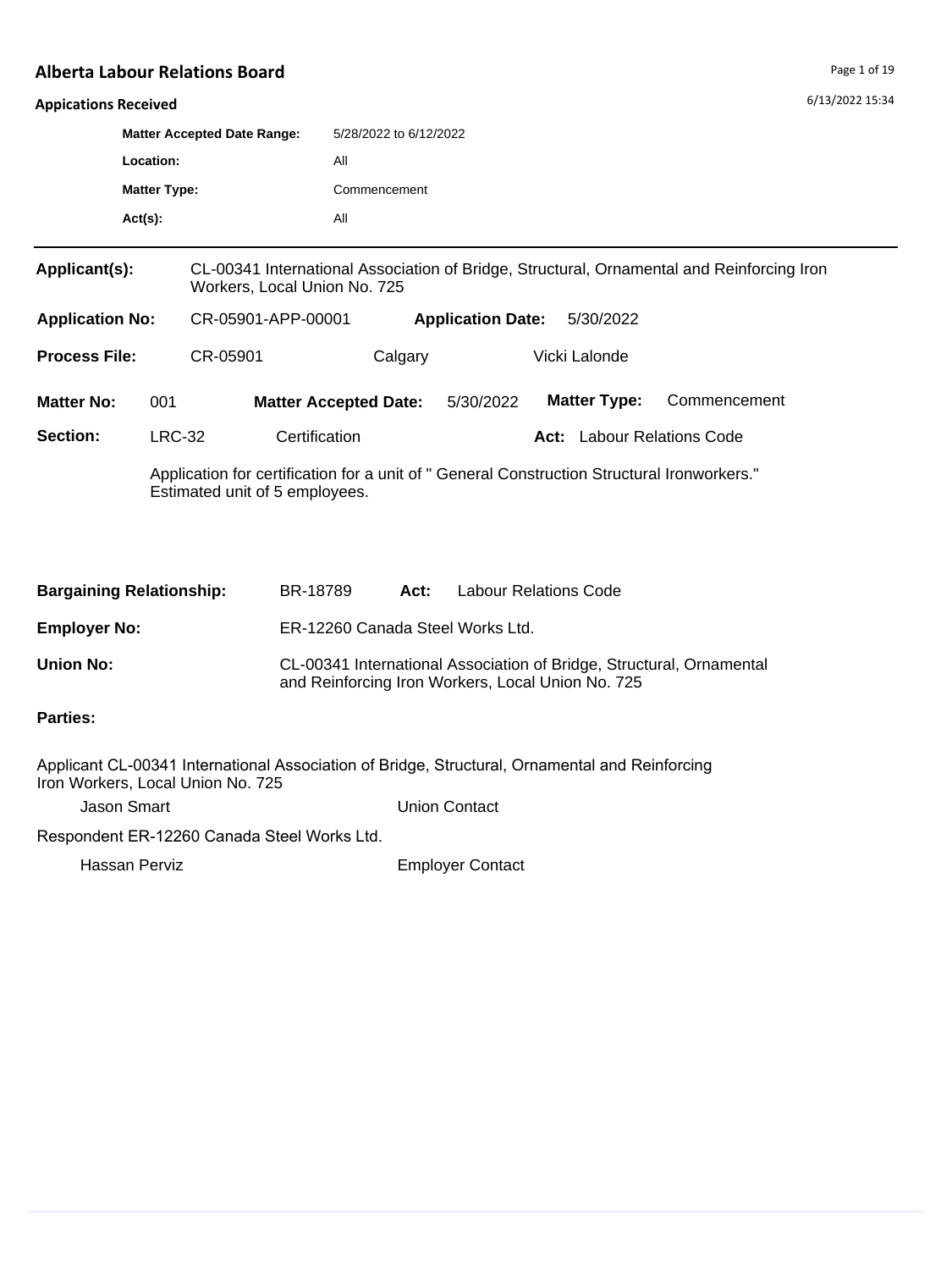6/13/2022 15:34

#### **Appications Received**

| <b>UNNICATIONS INCEPTION</b>                                                                                                            |                     |                                    |                    |                              |                          |                     |                            |  |
|-----------------------------------------------------------------------------------------------------------------------------------------|---------------------|------------------------------------|--------------------|------------------------------|--------------------------|---------------------|----------------------------|--|
|                                                                                                                                         |                     | <b>Matter Accepted Date Range:</b> |                    | 5/28/2022 to 6/12/2022       |                          |                     |                            |  |
|                                                                                                                                         | Location:           |                                    |                    | All                          |                          |                     |                            |  |
|                                                                                                                                         | <b>Matter Type:</b> |                                    |                    | Commencement                 |                          |                     |                            |  |
|                                                                                                                                         | $Act(s)$ :          |                                    |                    | All                          |                          |                     |                            |  |
| Applicant(s):<br>Alemseged T. Gebreusseus                                                                                               |                     |                                    |                    |                              |                          |                     |                            |  |
| <b>Application No:</b>                                                                                                                  |                     |                                    | GE-08756-APP-00001 |                              | <b>Application Date:</b> | 5/30/2022           |                            |  |
| <b>Process File:</b>                                                                                                                    |                     | GE-08756                           |                    | Edmonton                     |                          | Dan Galdamez        |                            |  |
| <b>Matter No:</b>                                                                                                                       | 001                 |                                    |                    | <b>Matter Accepted Date:</b> | 5/30/2022                | <b>Matter Type:</b> | Commencement               |  |
| Section:                                                                                                                                |                     | $LRC-153(1)$                       |                    | Duty of Fair Representation  |                          |                     | Act: Labour Relations Code |  |
| Allegation that UFCW, Local 401 failed to fairly represent Alemseged Tesfa Gebreusseus<br>regarding his grievance against Cargill Food. |                     |                                    |                    |                              |                          |                     |                            |  |
| <b>Labour Relations Code</b><br><b>Bargaining Relationship:</b><br>BR-17949<br>Act:                                                     |                     |                                    |                    |                              |                          |                     |                            |  |

**Employer No:** ER-08127 Cargill Limited

**Union No:** CL-00379 United Food and Commercial Workers Canada Union, Local No. 401

# **Parties:**

Applicant Alemseged T. Gebreusseus No Representative Spokesperson Respondent CL-00379 United Food and Commercial Workers Canada Union, Local No. 401 Jamie W. Rollo **Vances** Union Contact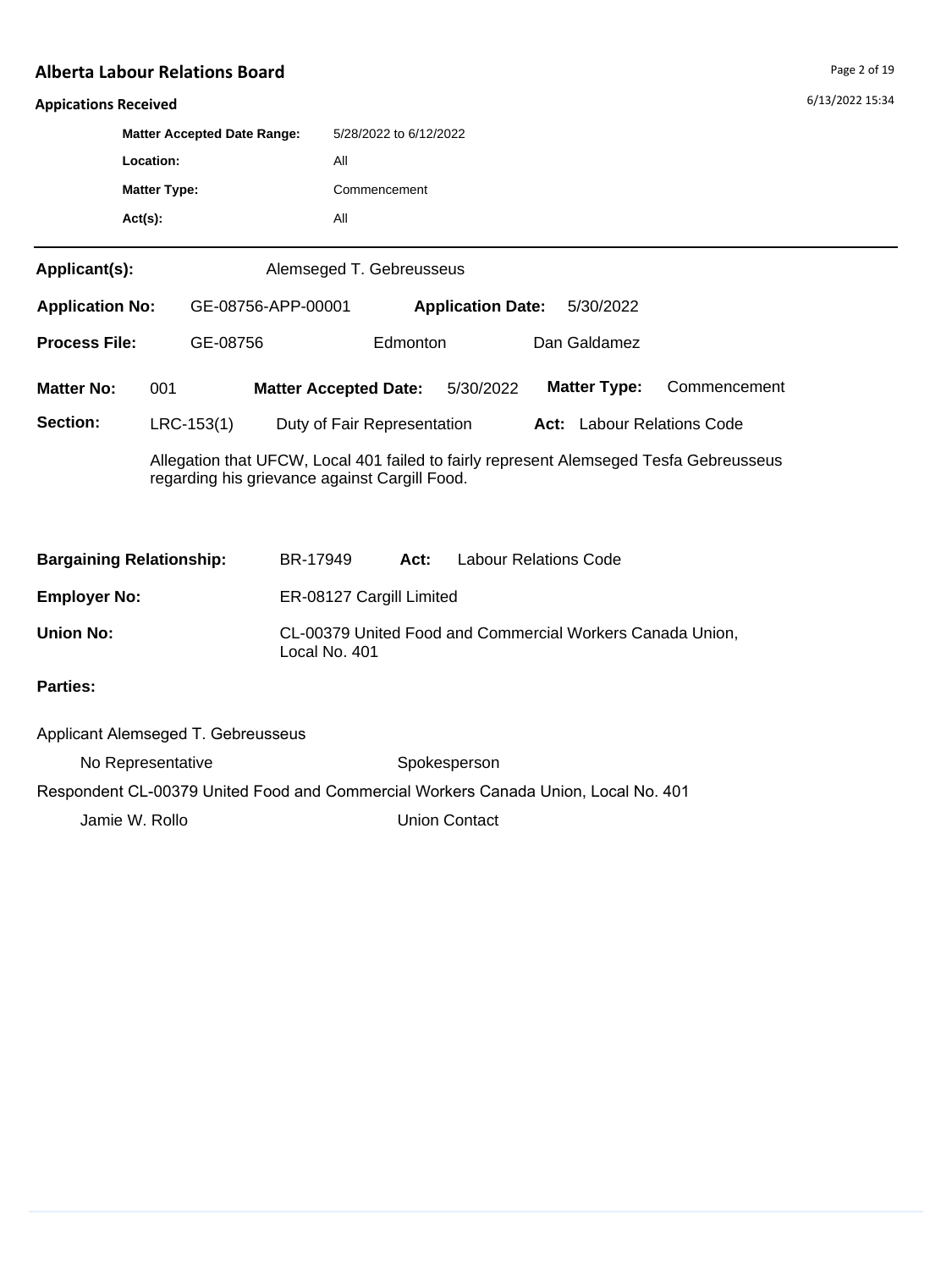6/13/2022 15:34

#### **Appications Received**

|                        | <b>Matter Accepted Date Range:</b> |               |                    | 5/28/2022 to 6/12/2022                                                                                                                                             |                          |  |                     |                                   |  |
|------------------------|------------------------------------|---------------|--------------------|--------------------------------------------------------------------------------------------------------------------------------------------------------------------|--------------------------|--|---------------------|-----------------------------------|--|
|                        | Location:                          |               |                    | All                                                                                                                                                                |                          |  |                     |                                   |  |
|                        | <b>Matter Type:</b>                |               |                    | Commencement                                                                                                                                                       |                          |  |                     |                                   |  |
|                        | $Act(s)$ :                         |               |                    | All                                                                                                                                                                |                          |  |                     |                                   |  |
| Applicant(s):          |                                    |               |                    | CT-00385 The Alberta Union of Provincial Employees                                                                                                                 |                          |  |                     |                                   |  |
| <b>Application No:</b> |                                    |               | GE-08757-APP-00001 |                                                                                                                                                                    | <b>Application Date:</b> |  | 5/30/2022           |                                   |  |
| <b>Process File:</b>   |                                    | GE-08757      |                    | Edmonton                                                                                                                                                           |                          |  | Cynthia Agwo        |                                   |  |
| <b>Matter No:</b>      | 001                                |               |                    | <b>Matter Accepted Date:</b>                                                                                                                                       | 5/30/2022                |  | <b>Matter Type:</b> | Commencement                      |  |
| Section:               |                                    | $LRC-149(1c)$ |                    | <b>Illegal Employer Intimidation</b>                                                                                                                               |                          |  |                     | <b>Act:</b> Labour Relations Code |  |
|                        |                                    |               |                    | Allegation that the Employer is discouraging and intimidating employees from supporting a<br>Union, and in doing so is interfering with administration of a Union. |                          |  |                     |                                   |  |

| <b>Matter No:</b> | 002 | Matter Accepted Date: 5/30/2022 |  |  | <b>Matter Type:</b> Commencement |
|-------------------|-----|---------------------------------|--|--|----------------------------------|
|-------------------|-----|---------------------------------|--|--|----------------------------------|

| Section: | LRC-149(1a1) Refusal to Employ - Membership Act: Labour Relations Code |  |
|----------|------------------------------------------------------------------------|--|
|----------|------------------------------------------------------------------------|--|

Allegation that the Employer is discouraging and intimidating employees from supporting a Union, and in doing so is interfering with administration of a Union.

**Matter No: 003 Matter Accepted Date:** 5/30/2022 **Matter Type:** Commencement

**Section:** LRC-149(1a2) Refusal to Employ - Membership **Act:** Labour Relations Code

Allegation that the Employer is discouraging and intimidating employees from supporting a Union, and in doing so is interfering with administration of a Union.

| <b>Matter No:</b> | 004 | Matter Accepted Date: 5/30/2022 |  | <b>Matter Type:</b> | Commencement |
|-------------------|-----|---------------------------------|--|---------------------|--------------|
|-------------------|-----|---------------------------------|--|---------------------|--------------|

**Section:** LRC-149(1a6) Refusal to Employ - Complaint **Act:** Labour Relations Code

Allegation that the Employer is discouraging and intimidating employees from supporting a Union, and in doing so is interfering with administration of a Union.

| <b>Matter No:</b> | 005.         | <b>Matter Accepted Date:</b> | 5/30/2022 |                                   | <b>Matter Type:</b> Commencement |
|-------------------|--------------|------------------------------|-----------|-----------------------------------|----------------------------------|
| <b>Section:</b>   | LRC-149(1a8) | Refusal to Employ - Rights   |           | <b>Act:</b> Labour Relations Code |                                  |

Allegation that the Employer is discouraging and intimidating employees from supporting a Union, and in doing so is interfering with administration of a Union.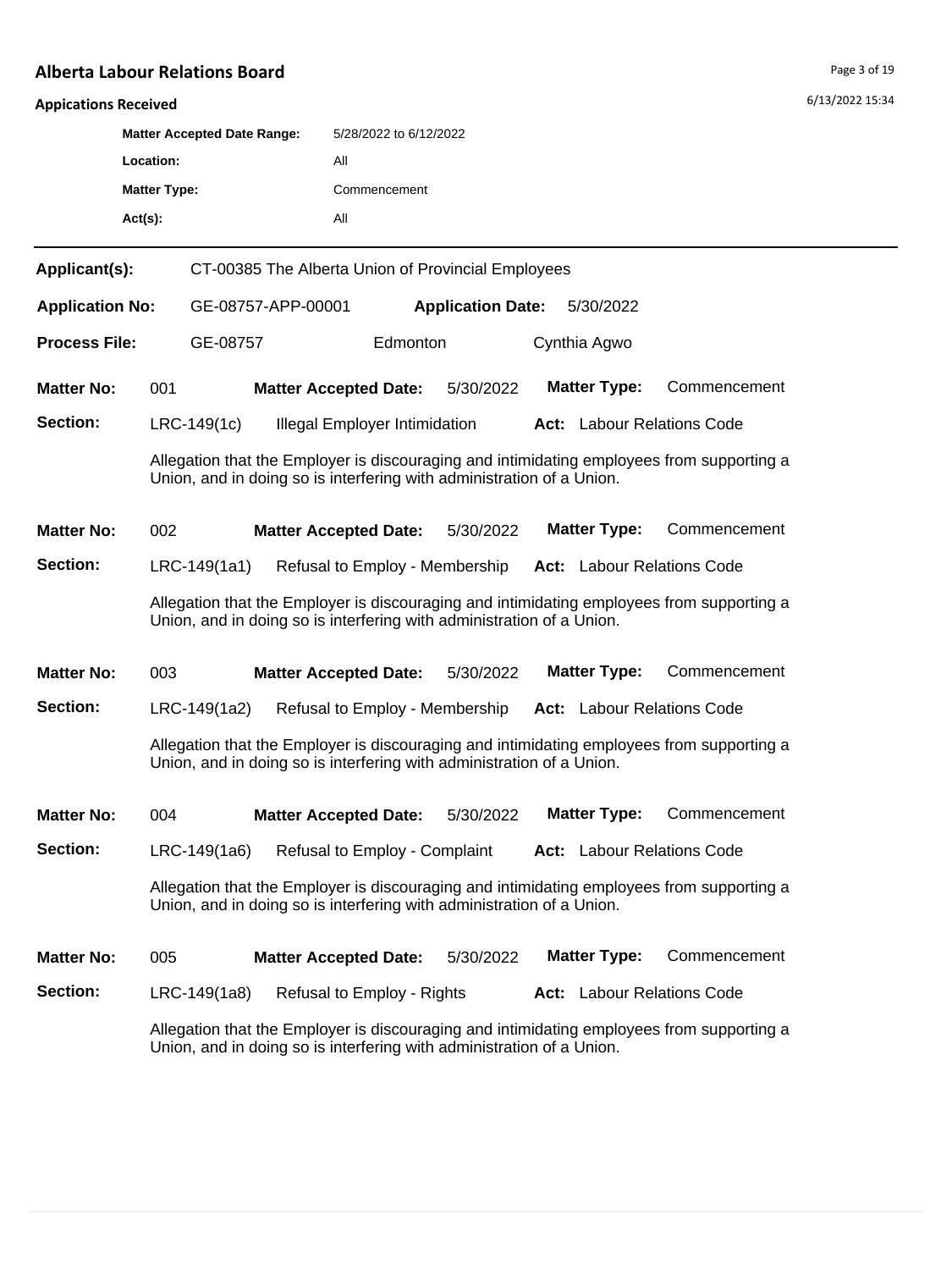## **Appications Received**

| <b>Matter Accepted Date Range:</b> | 5/28/2022 to 6/12/2022 |
|------------------------------------|------------------------|
| Location:                          | All                    |
| <b>Matter Type:</b>                | Commencement           |
| $Act(s)$ :                         | Αll                    |

| <b>Matter No:</b> | 006                                                                                                                 | <b>Matter Accepted Date:</b>                                                                                        | 5/30/2022 | <b>Matter Type:</b>               | Commencement |
|-------------------|---------------------------------------------------------------------------------------------------------------------|---------------------------------------------------------------------------------------------------------------------|-----------|-----------------------------------|--------------|
| Section:          | LRC-148(1a1)                                                                                                        | <b>Employer Union Involvement</b>                                                                                   |           | <b>Act:</b> Labour Relations Code |              |
|                   |                                                                                                                     | Allegation the Employer interfered with the internal administration and the Union's<br>representation of employees. |           |                                   |              |
| <b>Matter No:</b> | 007                                                                                                                 | <b>Matter Accepted Date:</b>                                                                                        | 5/30/2022 | <b>Matter Type:</b>               | Commencement |
| Section:          | LRC-148(1a2)                                                                                                        | Employer Interference                                                                                               |           | <b>Act:</b> Labour Relations Code |              |
|                   | Allegation the Employer interfered with the internal administration and the Union's<br>representation of employees. |                                                                                                                     |           |                                   |              |
| <b>Matter No:</b> | 008                                                                                                                 | <b>Matter Accepted Date:</b>                                                                                        | 5/30/2022 | <b>Matter Type:</b>               | Commencement |
| Section:          | $LRC-60(3)$                                                                                                         | Duty to Bargain in Good Faith                                                                                       |           | <b>Act:</b> Labour Relations Code |              |
|                   | of employees.                                                                                                       | Allegation that the Employer bargain in bad faith by interfering in the Union's representation                      |           |                                   |              |

| <b>Bargaining Relationship:</b> | BR-18220                      | Act: | <b>Labour Relations Code</b>                       |
|---------------------------------|-------------------------------|------|----------------------------------------------------|
| <b>Employer No:</b>             | ER-12261 Rosedale Partnership |      |                                                    |
| Union No:                       |                               |      | CT-00385 The Alberta Union of Provincial Employees |

| Applicant CT-00385 The Alberta Union of Provincial Employees |                      |
|--------------------------------------------------------------|----------------------|
| Larry Dawson                                                 | Union Contact        |
| Carol Drennan                                                | Union Contact        |
| Megan Johnston                                               | <b>Union Contact</b> |
| Jim Petrie                                                   | Union Contact        |
| William Rigutto                                              | Lawyer               |
| Respondent ER-12261 Rosedale Partnership                     |                      |
| Lynn Boris                                                   | Spokesperson         |
| Dwayne W. Chomyn, Q.C.                                       | Lawyer               |
| Gabriel Joshee-Arnal                                         | Lawyer               |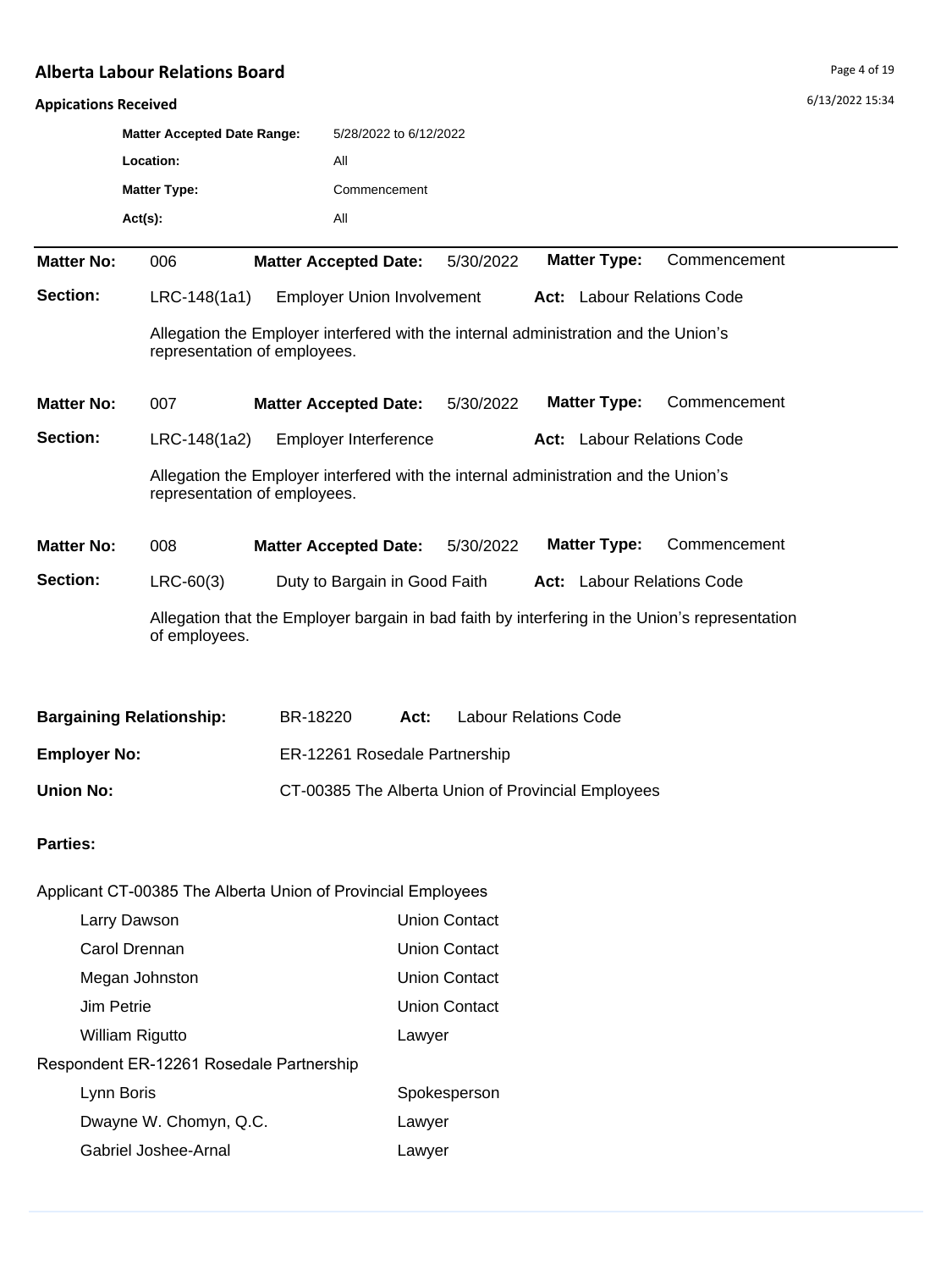6/13/2022 15:34

#### **Appications Received**

| <b>Matter Accepted Date Range:</b> | 5/28/2022 to 6/12/2022 |
|------------------------------------|------------------------|
| Location:                          | All                    |
| <b>Matter Type:</b>                | Commencement           |
| $Act(s)$ :                         | All                    |
| Applicant(s):                      | Kevin Natannah         |

| <b>Application No:</b> |              | GE-08758-APP-00001                                                                     |          | <b>Application Date:</b> | 5/30/2022                         |              |  |
|------------------------|--------------|----------------------------------------------------------------------------------------|----------|--------------------------|-----------------------------------|--------------|--|
| <b>Process File:</b>   | GE-08758     |                                                                                        | Edmonton |                          | Patricia Lafave                   |              |  |
| <b>Matter No:</b>      | 001          | <b>Matter Accepted Date:</b>                                                           |          | 5/30/2022                | <b>Matter Type:</b>               | Commencement |  |
| Section:               | $LRC-153(1)$ | Duty of Fair Representation                                                            |          |                          | <b>Act:</b> Labour Relations Code |              |  |
|                        |              | Allegation that the United Steelworkers, Local 1-207, failed to fairly represent Kevin |          |                          |                                   |              |  |

Natannah regarding his grievance against his Employer.

| <b>Bargaining Relationship:</b> | BR-14887                           | Act: | <b>Labour Relations Code</b>                                                                                                           |
|---------------------------------|------------------------------------|------|----------------------------------------------------------------------------------------------------------------------------------------|
| <b>Employer No:</b>             | ER-10157 Tolko Industries Ltd.     |      |                                                                                                                                        |
| Union No:                       | (United Steelworkers), Local 1-207 |      | CL-02158 United Steel, Paper and Forestry, Rubber, Manufacturing,<br>Energy, Allied Industrial and Service Workers International Union |

## **Parties:**

Applicant Kevin Natannah

No Representative Spokesperson

Respondent CL-02158 United Steel, Paper and Forestry, Rubber, Manufacturing, Energy, Allied Industrial and Service Workers International Union (United Steelworkers), Local 1-207

Drew R. Blaikie Lawyer

Colin Pellerin Union Contact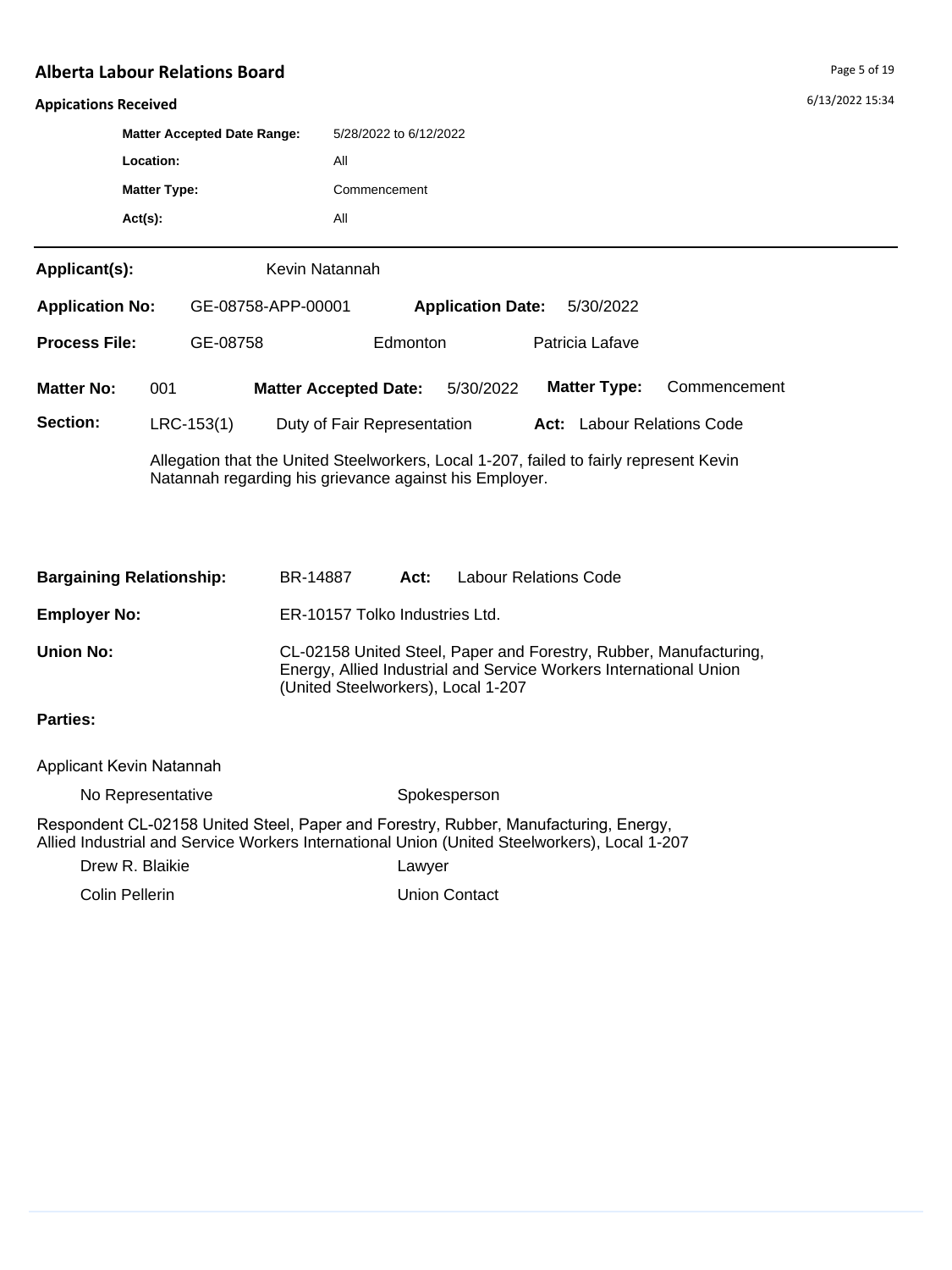6/13/2022 15:34

#### **Appications Received**

|                        |            | <b>Matter Accepted Date Range:</b> |                    | 5/28/2022 to 6/12/2022                                                                      |                          |  |                     |                                       |  |
|------------------------|------------|------------------------------------|--------------------|---------------------------------------------------------------------------------------------|--------------------------|--|---------------------|---------------------------------------|--|
|                        | Location:  |                                    |                    | All                                                                                         |                          |  |                     |                                       |  |
| <b>Matter Type:</b>    |            | Commencement                       |                    |                                                                                             |                          |  |                     |                                       |  |
|                        | $Act(s)$ : |                                    |                    | All                                                                                         |                          |  |                     |                                       |  |
|                        |            |                                    |                    |                                                                                             |                          |  |                     |                                       |  |
| Applicant(s):          |            |                                    |                    | ER-12647 Bobbi Joanne Dionne O/A Basic's Hair Care                                          |                          |  |                     |                                       |  |
| <b>Application No:</b> |            |                                    | EA-00160-APP-00001 |                                                                                             | <b>Application Date:</b> |  | 5/31/2022           |                                       |  |
| <b>Process File:</b>   |            | EA-00160                           |                    | <b>Edmonton</b>                                                                             |                          |  | Dan Galdamez        |                                       |  |
| <b>Matter No:</b>      | 001        |                                    |                    | <b>Matter Accepted Date:</b>                                                                | 5/31/2022                |  | <b>Matter Type:</b> | Commencement                          |  |
| Section:               |            | ESC-95(2b)                         |                    | <b>Order Under Division 3</b>                                                               |                          |  |                     | <b>Act:</b> Employment Standards Code |  |
|                        |            |                                    |                    | Anneal of an Order of Officer brought by Robbi, Joanne Dionne $O/\Lambda$ Rasic's Hair Care |                          |  |                     |                                       |  |

Appeal of an Order of Officer brought by Bobbi Joanne Dionne O/A Basic's Hair Care affecting Alysa Violet Nelson pursuant to section 95(2b) of the Employment Standards Code.

## **Parties:**

Affected Party IP-06486 The Director of Employment Standards

Applicant ER-12647 Bobbi Joanne Dionne O/A Basic's Hair Care

Donna S. Seidler Spokesperson

Respondent Alysa V. Nelson

No Representative Spokesperson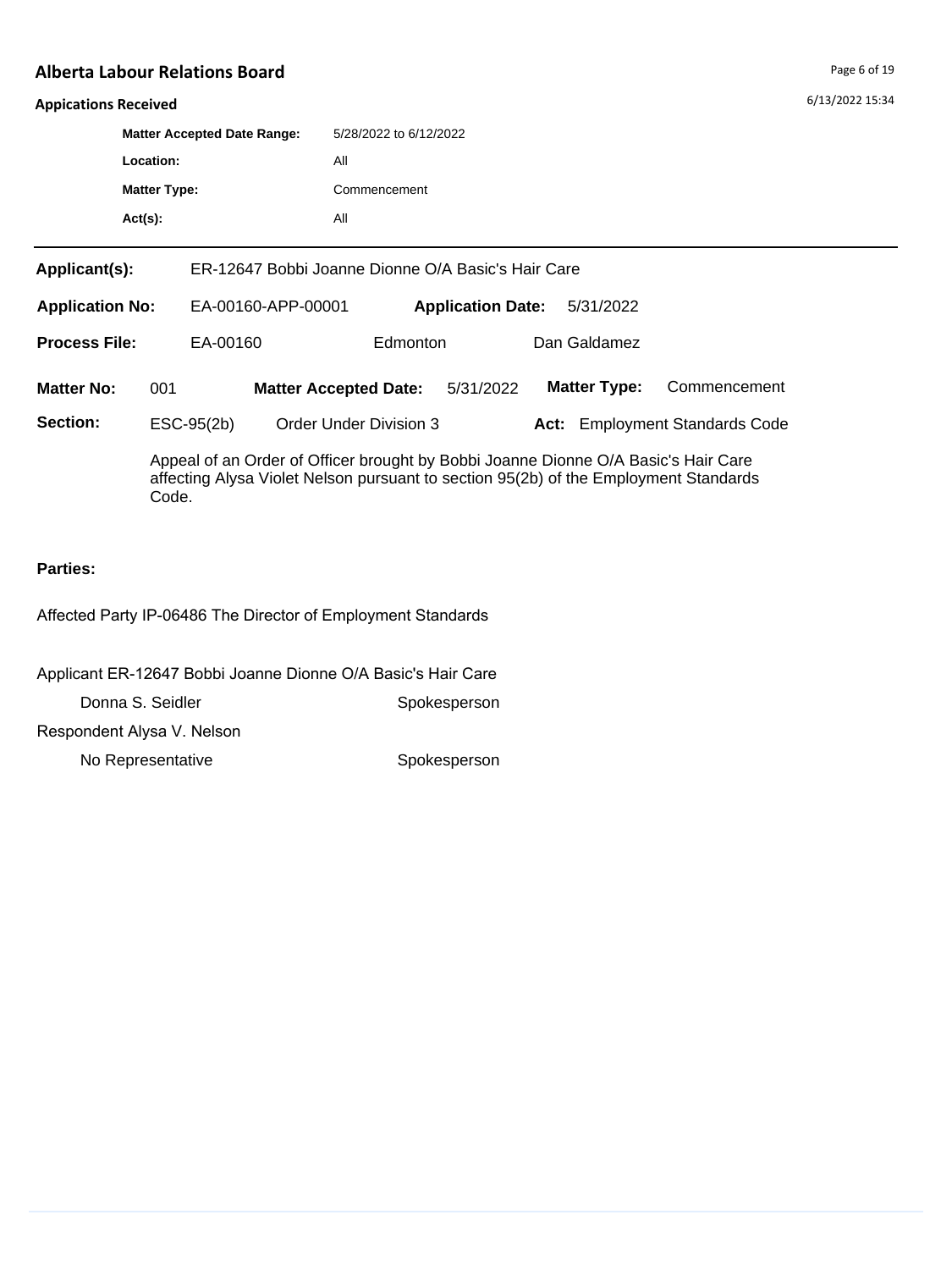6/13/2022 15:34

#### **Appications Received**

|                        |                     | <b>Matter Accepted Date Range:</b> |              | 5/28/2022 to 6/12/2022   |             |  |  |
|------------------------|---------------------|------------------------------------|--------------|--------------------------|-------------|--|--|
|                        | Location:           |                                    | All          |                          |             |  |  |
|                        | <b>Matter Type:</b> |                                    | Commencement |                          |             |  |  |
|                        | $Act(s)$ :          |                                    | All          |                          |             |  |  |
|                        |                     |                                    |              |                          |             |  |  |
| Applicant(s):          |                     | ER-10868 MaXfield Inc.             |              |                          |             |  |  |
| <b>Application No:</b> |                     | EA-00161-APP-00001                 |              | <b>Application Date:</b> | 5/31/2022   |  |  |
| <b>Process File:</b>   |                     | EA-00161                           |              | Calgary                  | Pam Treller |  |  |

**Matter No: 001 Matter Accepted Date:** 5/31/2022 **Matter Type:** Commencement

**Section:** ESC-95(2b) Order Under Division 3 **Act:** Employment Standards Code

Appeal of an Order of Officer brought by Maxfield Inc. affecting Richard Thomas Humphrey pursuant section 95(2b) of the Employment Standards Code.

## **Parties:**

Affected Party IP-06486 The Director of Employment Standards

Applicant ER-10868 MaXfield Inc.

Mitch Debelser **Lawyer** 

Respondent Richard T. Humphrey

No Representative Spokesperson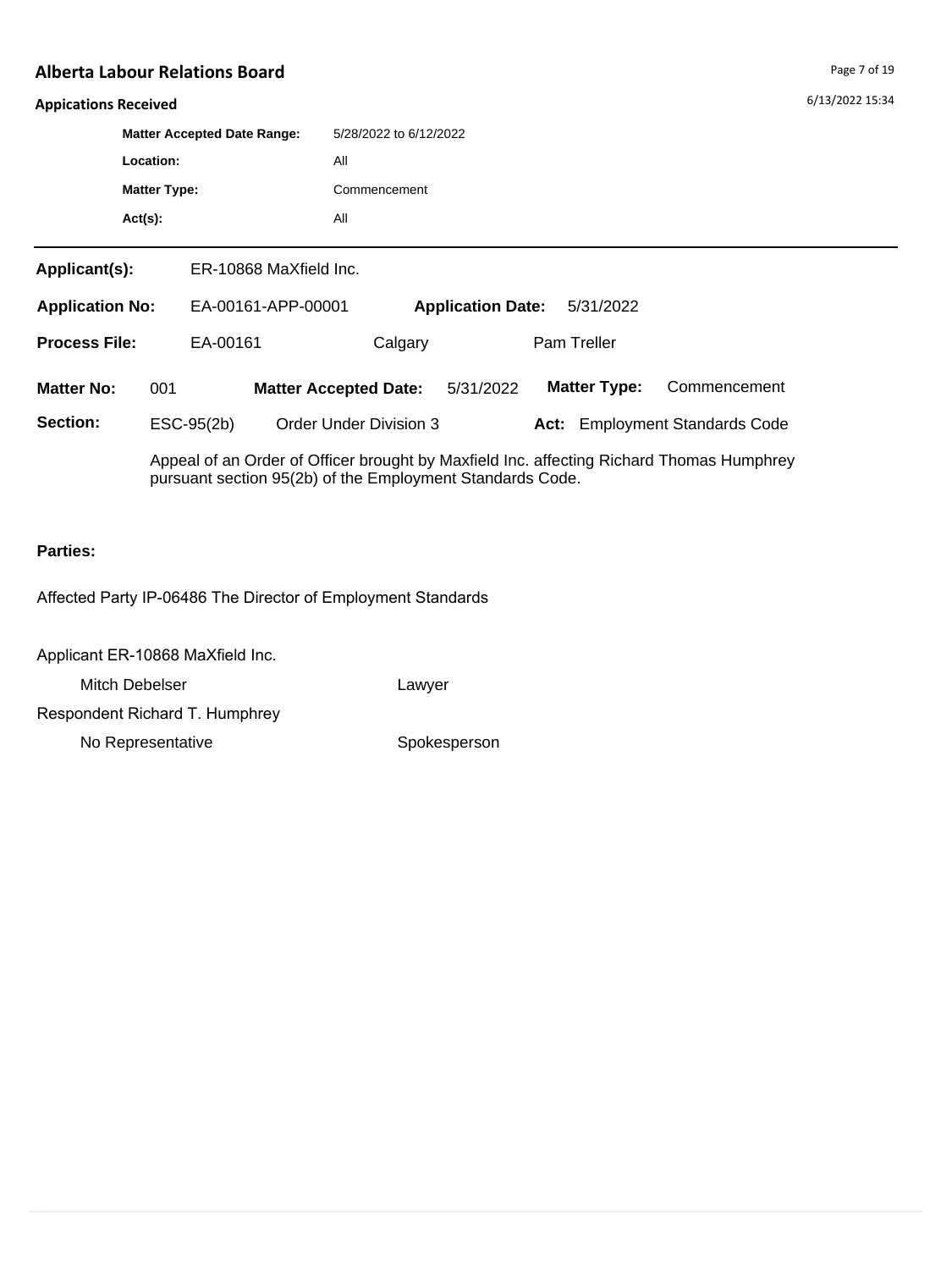#### **Appications Received**

| <b>Matter Accepted Date Range:</b> | 5/28/2022 to 6/12/2022 |
|------------------------------------|------------------------|
| Location:                          | Αll                    |
| <b>Matter Type:</b>                | Commencement           |
| $Act(s)$ :                         | Αll                    |

| Applicant(s):<br>CL-00379 United Food and Commercial Workers Canada Union, Local No. 401 |                                                                                |                              |         |                          |      |                       |              |
|------------------------------------------------------------------------------------------|--------------------------------------------------------------------------------|------------------------------|---------|--------------------------|------|-----------------------|--------------|
| <b>Application No:</b>                                                                   |                                                                                | GE-08759-APP-00001           |         | <b>Application Date:</b> |      | 5/31/2022             |              |
| <b>Process File:</b>                                                                     |                                                                                | GE-08759                     | Calgary |                          |      | Vicki Lalonde         |              |
| <b>Matter No:</b>                                                                        | 001                                                                            | <b>Matter Accepted Date:</b> |         | 5/31/2022                |      | <b>Matter Type:</b>   | Commencement |
| Section:                                                                                 | $LRC-46$                                                                       | Sale/Lease/Transfer          |         |                          | Act: | Labour Relations Code |              |
|                                                                                          | Request for the Board to amend Certificate No. 205-2018 to reflect an employer |                              |         |                          |      |                       |              |

successorship from AXR Operating (National) GP Inc. to Bloom Limited Partnership.

| <b>Bargaining Relationship:</b> | BR-18117      | Act: | Labour Relations Code                                     |
|---------------------------------|---------------|------|-----------------------------------------------------------|
| <b>Employer No:</b>             |               |      | ER-12164 AXR Operating (National) GP Inc.                 |
| Union No:                       | Local No. 401 |      | CL-00379 United Food and Commercial Workers Canada Union, |

## **Parties:**

Applicant CL-00379 United Food and Commercial Workers Canada Union, Local No. 401

| <b>Union Contact</b><br>Ricardo de Menezes |
|--------------------------------------------|
|                                            |

Adeel S. Mulla **Union Contact** 

Respondent ER-12164 AXR Operating (National) GP Inc.

Respondent ER-12648 Bloom Limited Partnership

No Representative **Employer Contact**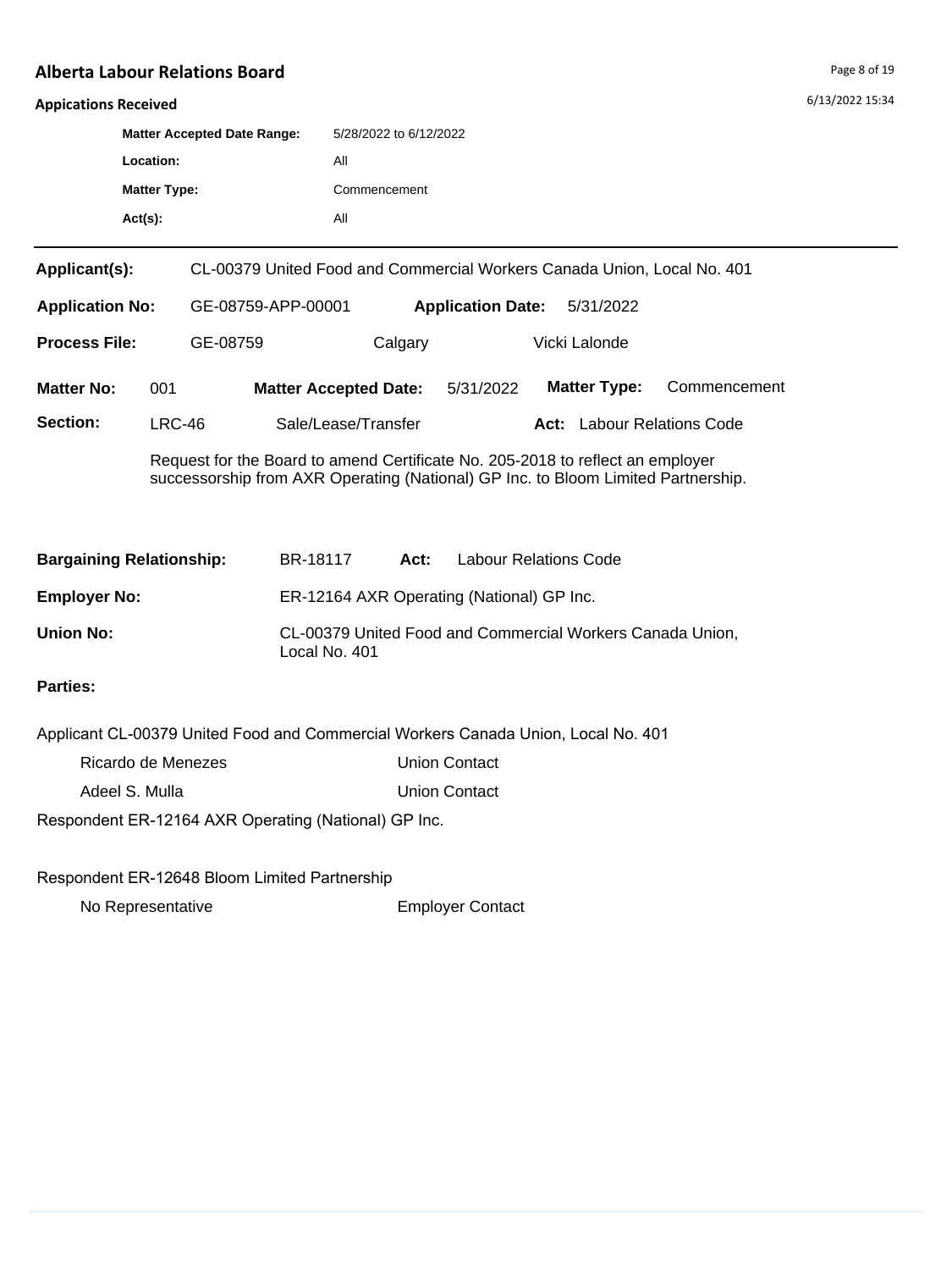#### **Appications Received**

| <b>Appications Received</b> |                     |                                                 |                              |                          |                     |              | 6/13/2022 15:34 |
|-----------------------------|---------------------|-------------------------------------------------|------------------------------|--------------------------|---------------------|--------------|-----------------|
|                             |                     | <b>Matter Accepted Date Range:</b>              | 5/28/2022 to 6/12/2022       |                          |                     |              |                 |
|                             | Location:           |                                                 | All                          |                          |                     |              |                 |
|                             | <b>Matter Type:</b> |                                                 | Commencement                 |                          |                     |              |                 |
|                             | $Act(s)$ :          |                                                 | All                          |                          |                     |              |                 |
| Applicant(s):               |                     | CL-00367 Health Sciences Association of Alberta |                              |                          |                     |              |                 |
| <b>Application No:</b>      |                     | GE-08760-APP-00001                              |                              | <b>Application Date:</b> | 5/31/2022           |              |                 |
| <b>Process File:</b>        |                     | GE-08760                                        | Edmonton                     |                          | Dan Galdamez        |              |                 |
| <b>Matter No:</b>           | 001                 |                                                 | <b>Matter Accepted Date:</b> | 5/31/2022                | <b>Matter Type:</b> | Commencement |                 |

Section: LRC-12(3o) Unit Determination **Act:** Labour Relations Code

Request for the Board to determine if the employees working as Research Assistant, Research Officer, Research Technologist, Clinical Research Coordinator and Research and Planning Officer at AHS sites are included in HSAA's paramedical technical and or professional bargaining unit.

| <b>Bargaining Relationship:</b> | BR-17871                         | Act: | <b>Labour Relations Code</b>                    |
|---------------------------------|----------------------------------|------|-------------------------------------------------|
| <b>Employer No:</b>             | ER-11435 Alberta Health Services |      |                                                 |
| Union No:                       |                                  |      | CL-00367 Health Sciences Association of Alberta |

**Parties:**

Affected Party CT-00642 Alberta Union of Nurse Practitioners

Affected Party CT-00385 The Alberta Union of Provincial Employees

| Larry Dawson                                              | Union Contact        |
|-----------------------------------------------------------|----------------------|
| Carol Drennan                                             | <b>Union Contact</b> |
| Megan Johnston                                            | <b>Union Contact</b> |
| Jim Petrie                                                | Union Contact        |
| Affected Party CT-00384 United Nurses of Alberta          |                      |
| David Harrigan                                            | Union Contact        |
| Applicant CL-00367 Health Sciences Association of Alberta |                      |
| Mike Boyle                                                | <b>Union Contact</b> |
| Trisha Thibodeau                                          | Union Contact        |
| Respondent ER-11435 Alberta Health Services               |                      |
| Fe Balde                                                  | Spokesperson         |
| Erin Ludwig                                               | Spokesperson         |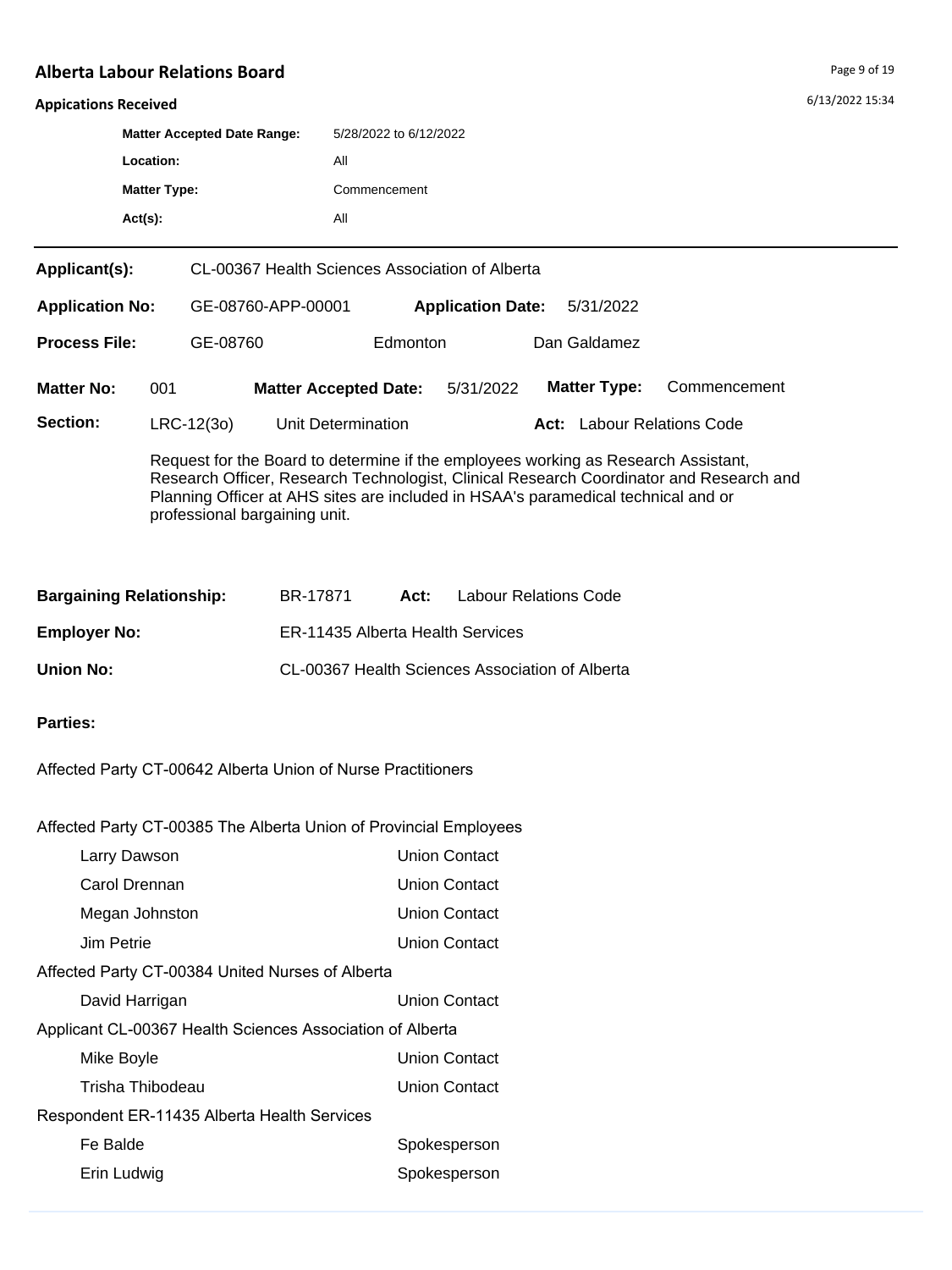6/13/2022 15:34

## **Appications Received**

| <b>Matter Accepted Date Range:</b> | 5/28/2022 to 6/12/2022 |
|------------------------------------|------------------------|
| Location:                          | All                    |
| <b>Matter Type:</b>                | Commencement           |
| $Act(s)$ :                         | All                    |
|                                    |                        |

Leland (Lee) McEwen Spokesperson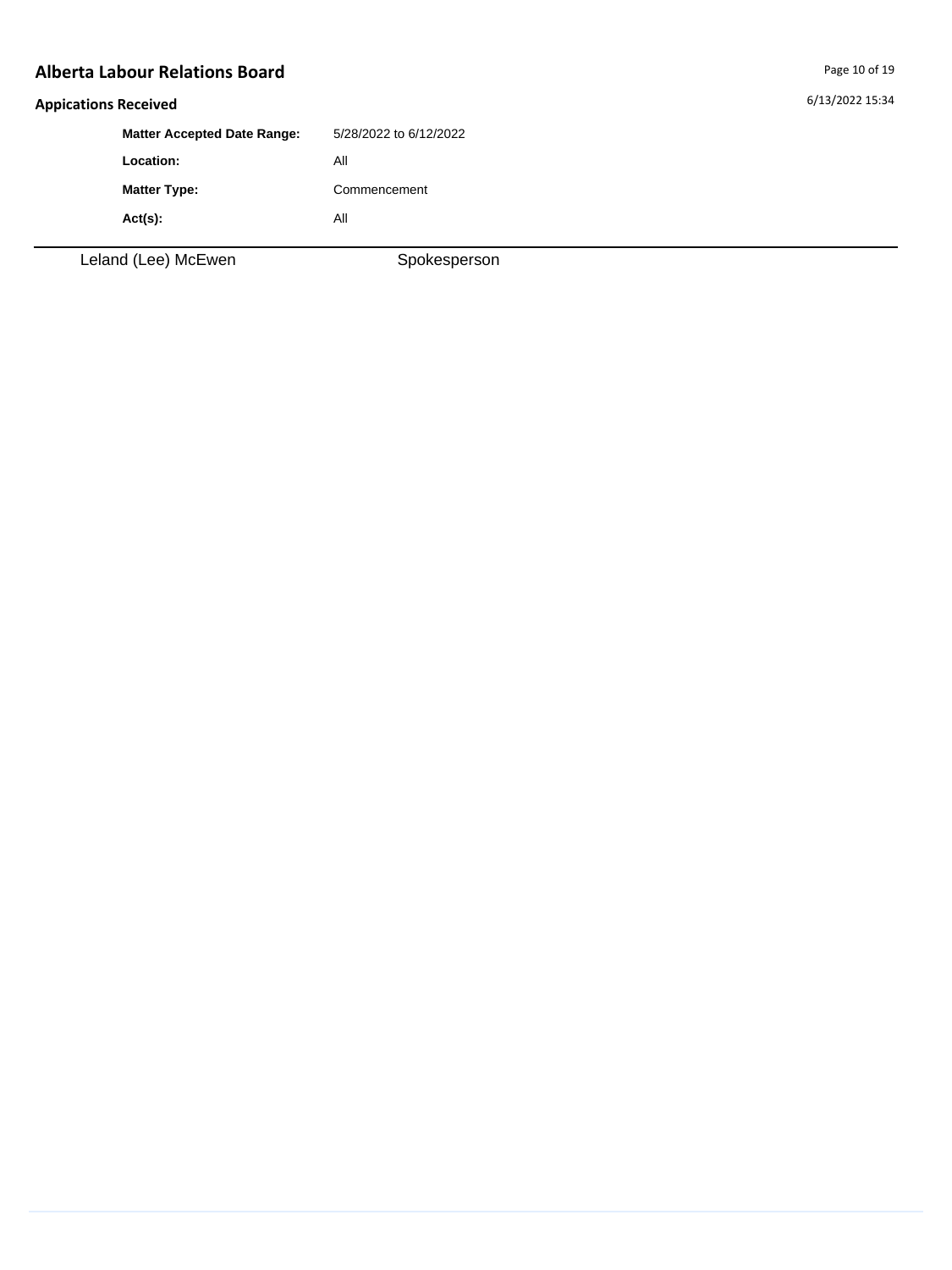#### **Appications Received**

|                        |                     | <b>Matter Accepted Date Range:</b> | 5/28/2022 to 6/12/2022 |                          |          |  |  |  |  |
|------------------------|---------------------|------------------------------------|------------------------|--------------------------|----------|--|--|--|--|
|                        | Location:           |                                    | All                    |                          |          |  |  |  |  |
|                        | <b>Matter Type:</b> |                                    |                        | Commencement             |          |  |  |  |  |
|                        | $Act(s)$ :          |                                    | All                    |                          |          |  |  |  |  |
| Applicant(s):          |                     | <b>Brett Wagner</b>                |                        |                          |          |  |  |  |  |
| <b>Application No:</b> |                     | OHS-00074-APP-00001                |                        | <b>Application Date:</b> | 6/1/2022 |  |  |  |  |

| <b>Matter No:</b> | 001            | <b>Matter Accepted Date:</b>                                         | 6/1/2022 | <b>Matter Type:</b> | Commencement                        |
|-------------------|----------------|----------------------------------------------------------------------|----------|---------------------|-------------------------------------|
| <b>Section:</b>   | $OHS-45(2)(f)$ | Order relating to a disciplinary<br>action complaint (section 19(8)) |          | Act                 | Act: Occupational Health and Safety |

**Process File:** OHS-00074 Edmonton Patricia Lafave

Disciplinary Action Complaint Appeal brought by Brett Wagner affecting The City of Calgary.

### **Parties:**

Affected Party IP-06584 Occupational Health and Safety

Applicant Brett Wagner

No Representative Spokesperson

Respondent ER-05396 The City of Calgary

Paul Shields **Spokesperson**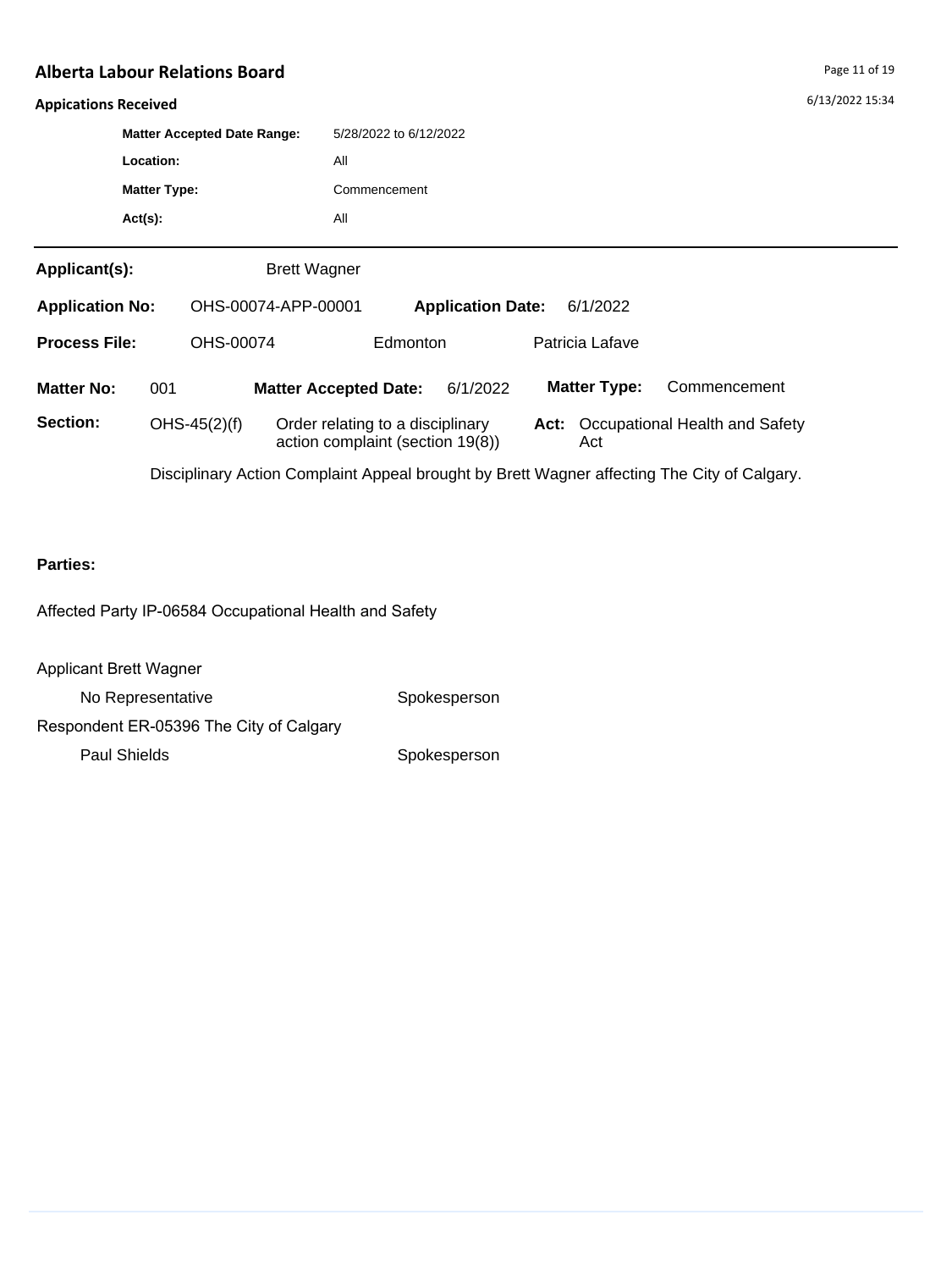## **Appications Received**

|                        | <b>Matter Accepted Date Range:</b>   | 5/28/2022 to 6/12/2022 |                                                                    |                          |  |                                                                                      |  |  |
|------------------------|--------------------------------------|------------------------|--------------------------------------------------------------------|--------------------------|--|--------------------------------------------------------------------------------------|--|--|
|                        | Location:                            | All                    |                                                                    |                          |  |                                                                                      |  |  |
|                        | <b>Matter Type:</b>                  |                        | Commencement                                                       |                          |  |                                                                                      |  |  |
|                        | $Act(s)$ :                           | All                    |                                                                    |                          |  |                                                                                      |  |  |
| Applicant(s):          |                                      |                        | Rebecca Pitman                                                     |                          |  |                                                                                      |  |  |
| <b>Application No:</b> |                                      | OHS-00075-APP-00001    |                                                                    | <b>Application Date:</b> |  | 6/1/2022                                                                             |  |  |
| <b>Process File:</b>   | OHS-00075                            |                        | Calgary                                                            |                          |  | Vicki Lalonde                                                                        |  |  |
| <b>Matter No:</b>      | 001                                  |                        | <b>Matter Accepted Date:</b>                                       | 6/1/2022                 |  | <b>Matter Type:</b><br>Commencement                                                  |  |  |
| Section:               | $OHS-45(2)(e)$<br>(section $19(2)$ ) |                        | Finding in a report relating to a<br>disciplinary action complaint |                          |  | Act: Occupational Health and Safety<br>Act                                           |  |  |
|                        | Services Inc.                        |                        |                                                                    |                          |  | Disciplinary Action Complaint Appeal brought by Rebecca Pitman affecting Ichor Blood |  |  |

| Affected Party IP-06584 Occupational Health and Safety |                         |  |  |  |  |
|--------------------------------------------------------|-------------------------|--|--|--|--|
| No Representative                                      | Spokesperson            |  |  |  |  |
| Applicant Rebecca Pitman                               |                         |  |  |  |  |
| No Representative                                      | Spokesperson            |  |  |  |  |
| Respondent ER-12649 Ichor Blood Services Inc.          |                         |  |  |  |  |
| Shaun Connor                                           | Spokesperson            |  |  |  |  |
| Mike Kuzmickas                                         | <b>Employer Contact</b> |  |  |  |  |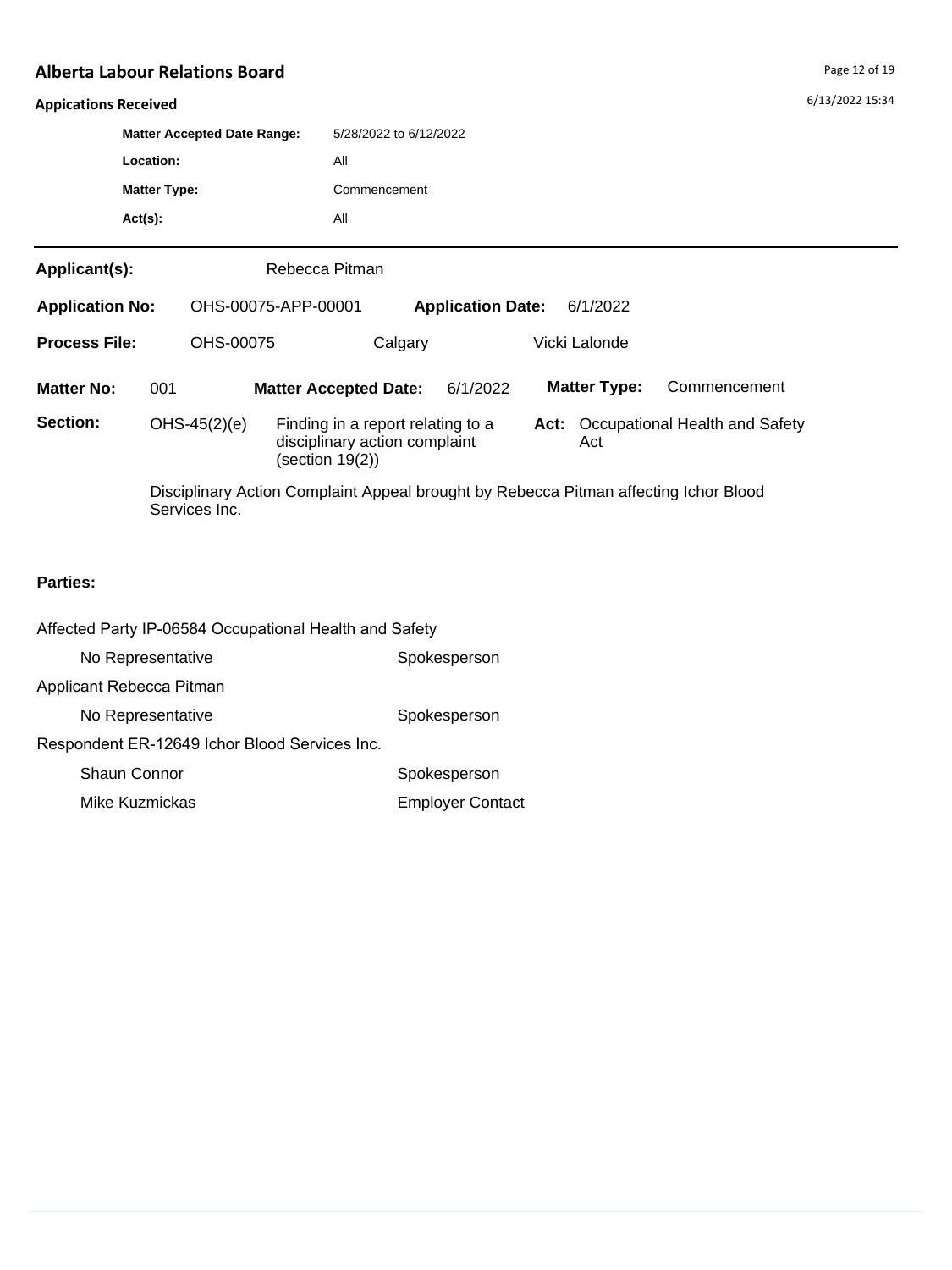#### **Appications Received**

| <b>UNNICATIONS INCERNER</b>     |                     |                                                                                         |                                                                                                 |                                                           |                              |  |                            |                                                                                                  |  |  |
|---------------------------------|---------------------|-----------------------------------------------------------------------------------------|-------------------------------------------------------------------------------------------------|-----------------------------------------------------------|------------------------------|--|----------------------------|--------------------------------------------------------------------------------------------------|--|--|
|                                 |                     | <b>Matter Accepted Date Range:</b>                                                      |                                                                                                 | 5/28/2022 to 6/12/2022                                    |                              |  |                            |                                                                                                  |  |  |
|                                 | Location:           |                                                                                         | All                                                                                             |                                                           |                              |  |                            |                                                                                                  |  |  |
|                                 | <b>Matter Type:</b> |                                                                                         | Commencement                                                                                    |                                                           |                              |  |                            |                                                                                                  |  |  |
|                                 | $Act(s)$ :          |                                                                                         | All                                                                                             |                                                           |                              |  |                            |                                                                                                  |  |  |
| Applicant(s):                   |                     | 1722                                                                                    |                                                                                                 |                                                           |                              |  |                            | CL-00373 International Association of Machinists and Aerospace Workers, Local Lodge No.          |  |  |
| <b>Application No:</b>          |                     | CR-05902-APP-00001                                                                      |                                                                                                 |                                                           | <b>Application Date:</b>     |  | 6/2/2022                   |                                                                                                  |  |  |
| <b>Process File:</b>            |                     | CR-05902                                                                                |                                                                                                 | Edmonton                                                  |                              |  | Dan Galdamez               |                                                                                                  |  |  |
| <b>Matter No:</b>               | 001                 |                                                                                         | <b>Matter Accepted Date:</b>                                                                    |                                                           | 6/2/2022                     |  | <b>Matter Type:</b>        | Commencement                                                                                     |  |  |
| Section:                        | <b>LRC-32</b>       |                                                                                         | Certification                                                                                   |                                                           |                              |  | Act: Labour Relations Code |                                                                                                  |  |  |
|                                 |                     | employees.                                                                              |                                                                                                 |                                                           |                              |  |                            | Application for certification for a unit of "All Labour Relation Officers". Estimated unit of 27 |  |  |
| <b>Bargaining Relationship:</b> |                     |                                                                                         | BR-18790                                                                                        | Act:                                                      | <b>Labour Relations Code</b> |  |                            |                                                                                                  |  |  |
| <b>Employer No:</b>             |                     |                                                                                         | Local No. 401                                                                                   | ER-00589 United Food and Commercial Workers Canada Union, |                              |  |                            |                                                                                                  |  |  |
| <b>Union No:</b>                |                     |                                                                                         | CL-00373 International Association of Machinists and Aerospace<br>Workers, Local Lodge No. 1722 |                                                           |                              |  |                            |                                                                                                  |  |  |
| <b>Parties:</b>                 |                     |                                                                                         |                                                                                                 |                                                           |                              |  |                            |                                                                                                  |  |  |
| Lodge No. 1722                  |                     | Applicant CL-00373 International Association of Machinists and Aerospace Workers, Local |                                                                                                 |                                                           |                              |  |                            |                                                                                                  |  |  |
|                                 | <b>Kevin Clark</b>  |                                                                                         |                                                                                                 |                                                           | <b>Union Contact</b>         |  |                            |                                                                                                  |  |  |
|                                 |                     | Respondent ER-00589 United Food and Commercial Workers Canada Union, Local No. 401      |                                                                                                 |                                                           |                              |  |                            |                                                                                                  |  |  |
| Erin Carr                       |                     |                                                                                         |                                                                                                 | Lawyer                                                    |                              |  |                            |                                                                                                  |  |  |
|                                 | <b>Thomas Hesse</b> |                                                                                         |                                                                                                 | Spokesperson                                              |                              |  |                            |                                                                                                  |  |  |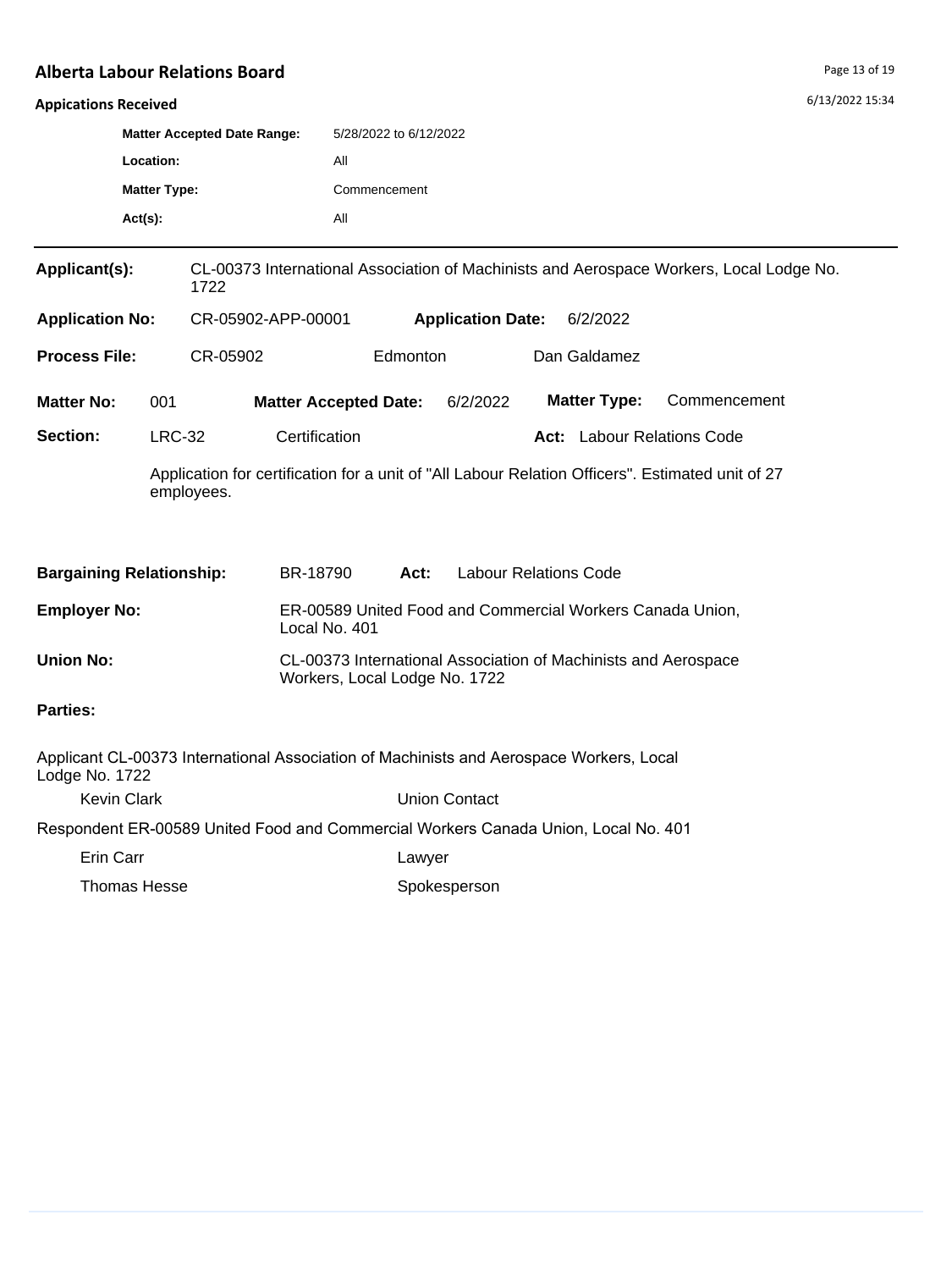**Application No:** CR-05903-APP-00001

6/13/2022 15:34

#### **Appications Received**

| <b>Matter Accepted Date Range:</b> | 5/28/2022 to 6/12/2022 |
|------------------------------------|------------------------|
| Location:                          | All                    |
| <b>Matter Type:</b>                | Commencement           |
| $Act(s)$ :                         | Αll                    |

**Applicant(s):** CL-02158 United Steel, Paper and Forestry, Rubber, Manufacturing, Energy, Allied Industrial and Service Workers International Union (United Steelworkers), Local 1-207

| <b>Process File:</b> | CR-05903      |               | Calgary                      |          | Vicki Lalonde |              |                                   |  |
|----------------------|---------------|---------------|------------------------------|----------|---------------|--------------|-----------------------------------|--|
| <b>Matter No:</b>    | 001           |               | <b>Matter Accepted Date:</b> | 6/3/2022 |               | Matter Type: | Commencement                      |  |
| <b>Section:</b>      | <b>LRC-32</b> | Certification |                              |          |               |              | <b>Act:</b> Labour Relations Code |  |

Application for certification for a unit of " All employees at the Millrise Centre location (Store #04619) in Calgary". Estimated unit of 33 employees.

**Application Date:** 6/3/2022

| <b>Bargaining Relationship:</b> | BR-18792                           | Act: | <b>Labour Relations Code</b>                                                                                                           |
|---------------------------------|------------------------------------|------|----------------------------------------------------------------------------------------------------------------------------------------|
| <b>Employer No:</b>             |                                    |      | ER-12563 STARBUCKS COFFEE CANADA, INC.                                                                                                 |
| Union No:                       | (United Steelworkers), Local 1-207 |      | CL-02158 United Steel, Paper and Forestry, Rubber, Manufacturing,<br>Energy, Allied Industrial and Service Workers International Union |

#### **Parties:**

Applicant CL-02158 United Steel, Paper and Forestry, Rubber, Manufacturing, Energy, Allied Industrial and Service Workers International Union (United Steelworkers), Local 1-207

| Drew R. Blaikie | Lawyer |
|-----------------|--------|
|                 |        |

Pablo Guerra **Value 12 Union Contact** 

Respondent ER-12563 STARBUCKS COFFEE CANADA, INC.

Will Cascadden **Lawyer**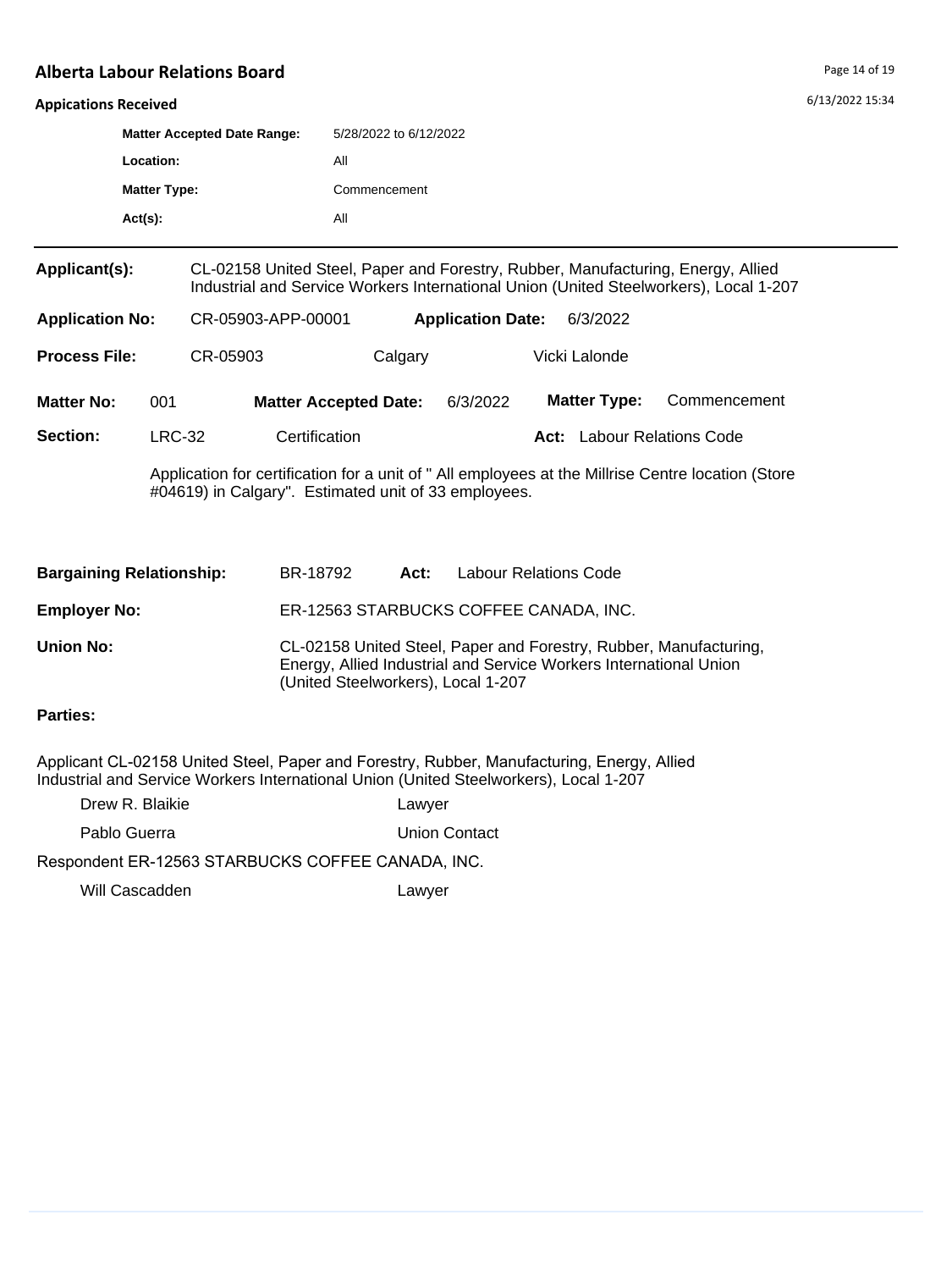## **Appications Received**

| <b>Matter Accepted Date Range:</b> | 5/28/2022 to 6/12/2022 |
|------------------------------------|------------------------|
| Location:                          | All                    |
| <b>Matter Type:</b>                | Commencement           |
| $Act(s)$ :                         | All                    |
|                                    |                        |

| Applicant(s):          |     | ER-12650 Alpha Adroit Engineering Ltd. |                              |                          |          |          |                     |                                |  |
|------------------------|-----|----------------------------------------|------------------------------|--------------------------|----------|----------|---------------------|--------------------------------|--|
| <b>Application No:</b> |     | EA-00162-APP-00001                     |                              | <b>Application Date:</b> |          | 6/7/2022 |                     |                                |  |
| <b>Process File:</b>   |     | EA-00162                               |                              |                          | Edmonton |          | Dan Galdamez        |                                |  |
| <b>Matter No:</b>      | 001 |                                        | <b>Matter Accepted Date:</b> |                          | 6/7/2022 |          | <b>Matter Type:</b> | Commencement                   |  |
| Section:               |     | ESC-95(2b)                             | Order Under Division 3       |                          |          |          |                     | Act: Employment Standards Code |  |
|                        |     |                                        |                              |                          |          |          |                     |                                |  |

Appeal of an Order of Officer brought by Alpha Adroit Engineering Ltd. affecting Faisal Agah pursuant to section 95(2b) of the Employment Standards Code.

## **Parties:**

Affected Party IP-06486 The Director of Employment Standards

Applicant ER-12650 Alpha Adroit Engineering Ltd.

Mohammadali Kia **Spokesperson** 

Respondent Faisal Agah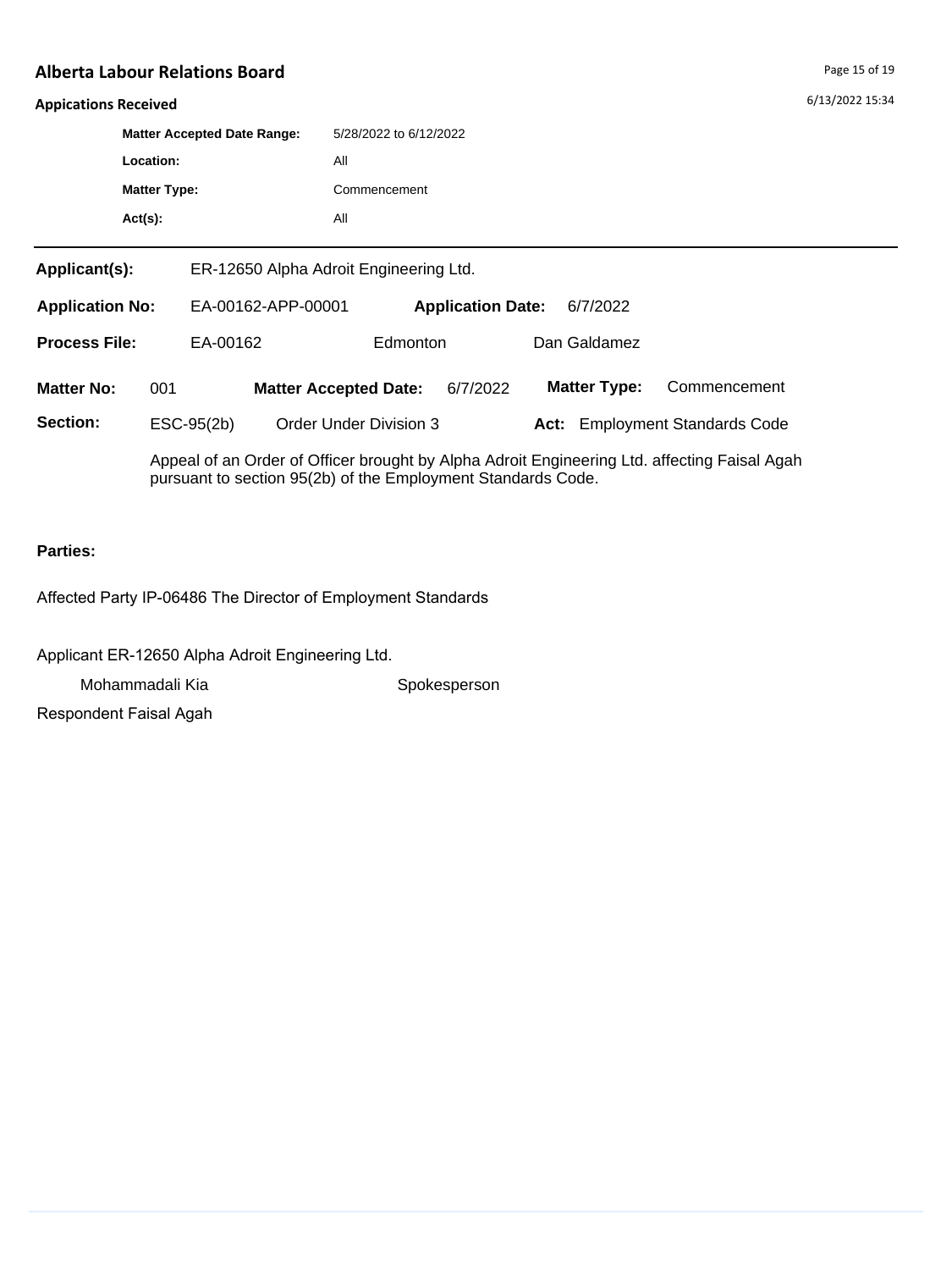| <b>Appications Received</b>     |                                    |                       |                                                                                                                                                                       |                        |                          |                              |  |                                                                                          | 6/13/2022 15:34 |
|---------------------------------|------------------------------------|-----------------------|-----------------------------------------------------------------------------------------------------------------------------------------------------------------------|------------------------|--------------------------|------------------------------|--|------------------------------------------------------------------------------------------|-----------------|
|                                 | <b>Matter Accepted Date Range:</b> |                       |                                                                                                                                                                       | 5/28/2022 to 6/12/2022 |                          |                              |  |                                                                                          |                 |
|                                 | Location:                          |                       | All                                                                                                                                                                   |                        |                          |                              |  |                                                                                          |                 |
|                                 | <b>Matter Type:</b>                |                       |                                                                                                                                                                       | Commencement           |                          |                              |  |                                                                                          |                 |
|                                 | Act(s):                            |                       | All                                                                                                                                                                   |                        |                          |                              |  |                                                                                          |                 |
| Applicant(s):                   |                                    |                       | CL-00379 United Food and Commercial Workers Canada Union, Local No. 401<br>ER-12651 Richardson International Limited                                                  |                        |                          |                              |  |                                                                                          |                 |
| <b>Application No:</b>          |                                    | GE-08761-APP-00001    |                                                                                                                                                                       |                        | <b>Application Date:</b> | 6/8/2022                     |  |                                                                                          |                 |
| <b>Process File:</b>            |                                    | GE-08761              |                                                                                                                                                                       | Edmonton               |                          | Dan Galdamez                 |  |                                                                                          |                 |
| <b>Matter No:</b>               | 001                                |                       | <b>Matter Accepted Date:</b>                                                                                                                                          |                        | 6/8/2022                 | <b>Matter Type:</b>          |  | Commencement                                                                             |                 |
| Section:                        | <b>LRC-46</b>                      |                       | Sale/Lease/Transfer                                                                                                                                                   |                        |                          |                              |  | <b>Act:</b> Labour Relations Code                                                        |                 |
|                                 |                                    |                       | to Richardson Oilseed Limited with respect to Certificate No.C-41-2010.                                                                                               |                        |                          |                              |  | Request for the Board to declare Richardson International Limited the successor employer |                 |
| <b>Matter No:</b>               | 002                                |                       | <b>Matter Accepted Date:</b>                                                                                                                                          |                        | 6/8/2022                 | <b>Matter Type:</b>          |  | Commencement                                                                             |                 |
| Section:                        |                                    | $LRC-12(4ch)$         | Reconsideration - Change                                                                                                                                              |                        |                          |                              |  | <b>Act:</b> Labour Relations Code                                                        |                 |
|                                 |                                    |                       | Request for the Board to amend Certificate No. C-41-2010 to reflect an employer<br>successorship from Richardson Oilseed Limited to Richardson International Limited. |                        |                          |                              |  |                                                                                          |                 |
| <b>Bargaining Relationship:</b> |                                    |                       | BR-00413                                                                                                                                                              | Act:                   |                          | <b>Labour Relations Code</b> |  |                                                                                          |                 |
| <b>Employer No:</b>             |                                    |                       | ER-05884 Richardson Oilseed Limited                                                                                                                                   |                        |                          |                              |  |                                                                                          |                 |
| <b>Union No:</b>                |                                    | Local No. 401         | CL-00379 United Food and Commercial Workers Canada Union,                                                                                                             |                        |                          |                              |  |                                                                                          |                 |
| <b>Parties:</b>                 |                                    |                       |                                                                                                                                                                       |                        |                          |                              |  |                                                                                          |                 |
|                                 |                                    |                       | Affected Party ER-05884 Richardson Oilseed Limited                                                                                                                    |                        |                          |                              |  |                                                                                          |                 |
|                                 |                                    |                       | Applicant ER-12651 Richardson International Limited                                                                                                                   |                        |                          |                              |  |                                                                                          |                 |
|                                 |                                    | Craig W. Neuman, Q.C. |                                                                                                                                                                       | Lawyer                 |                          |                              |  |                                                                                          |                 |
|                                 |                                    |                       | Applicant CL-00379 United Food and Commercial Workers Canada Union, Local No. 401                                                                                     |                        |                          |                              |  |                                                                                          |                 |
|                                 | Adeel S. Mulla                     |                       |                                                                                                                                                                       |                        | <b>Union Contact</b>     |                              |  |                                                                                          |                 |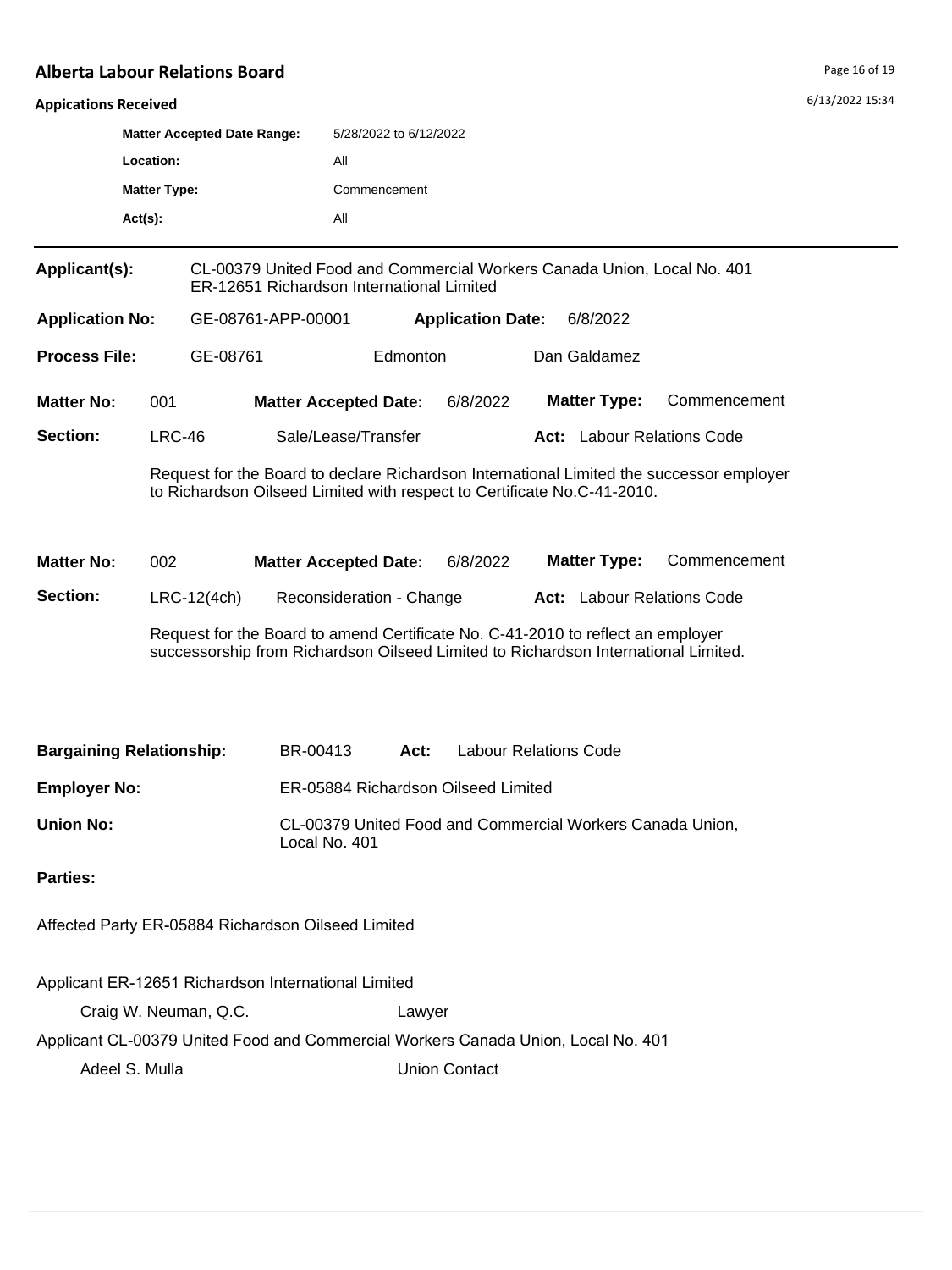#### **Appications Received**

| <b>Matter Accepted Date Range:</b> | 5/28/2022 to 6/12/2022 |
|------------------------------------|------------------------|
| Location:                          | ΑIΙ                    |
| <b>Matter Type:</b>                | Commencement           |
| $Act(s)$ :                         | ΑIΙ                    |

**Applicant(s):** ER-12652 Lactalis Canada Inc.

| <b>Application No:</b> |               | GE-08762-APP-00001<br><b>Application Date:</b>                      |                                                                                                                                                                 |          | 6/8/2022                                                                                 |                                   |              |  |
|------------------------|---------------|---------------------------------------------------------------------|-----------------------------------------------------------------------------------------------------------------------------------------------------------------|----------|------------------------------------------------------------------------------------------|-----------------------------------|--------------|--|
| <b>Process File:</b>   | GE-08762      |                                                                     |                                                                                                                                                                 | Edmonton |                                                                                          | Patricia Lafave                   |              |  |
| <b>Matter No:</b>      | 001           | <b>Matter Accepted Date:</b>                                        |                                                                                                                                                                 | 6/8/2022 |                                                                                          | <b>Matter Type:</b>               | Commencement |  |
| Section:               | $LRC-46$      | Sale/Lease/Transfer                                                 |                                                                                                                                                                 |          |                                                                                          | <b>Act:</b> Labour Relations Code |              |  |
|                        |               | Foods Inc. with respect to Certificate No. RC-426-92 and RC-427-92. |                                                                                                                                                                 |          | Request for the Board to declare Lactalis Canada Inc. the successor employer to Beatrice |                                   |              |  |
| <b>Matter No:</b>      | 002           | <b>Matter Accepted Date:</b>                                        |                                                                                                                                                                 | 6/8/2022 |                                                                                          | <b>Matter Type:</b>               | Commencement |  |
| Section:               | $LRC-12(4ch)$ | Reconsideration - Change                                            |                                                                                                                                                                 |          |                                                                                          | <b>Act:</b> Labour Relations Code |              |  |
|                        |               |                                                                     | Request for the Board to amend Certificate No. RC-426-92 and RC-427-92 to reflect an<br>employer successorship from Beatrice Foods Inc. to Lactalis Canada Inc. |          |                                                                                          |                                   |              |  |

| <b>Bargaining Relationship:</b>         | BR-00252                                                                      | Act: | <b>Labour Relations Code</b> |  |  |  |
|-----------------------------------------|-------------------------------------------------------------------------------|------|------------------------------|--|--|--|
| <b>Employer No:</b>                     | ER-00713 Beatrice Foods Inc.                                                  |      |                              |  |  |  |
| <b>Union No:</b>                        | CL-00364 Miscellaneous Employees, Teamsters Local Union No.<br>987 of Alberta |      |                              |  |  |  |
| <b>Bargaining Relationship:</b>         | BR-00350                                                                      | Act: | Labour Relations Code        |  |  |  |
| <b>Employer No:</b>                     | ER-00713 Beatrice Foods Inc.                                                  |      |                              |  |  |  |
| <b>Union No:</b>                        | CL-00364 Miscellaneous Employees, Teamsters Local Union No.<br>987 of Alberta |      |                              |  |  |  |
| <b>Parties:</b>                         |                                                                               |      |                              |  |  |  |
| Applicant ER-12652 Lactalis Canada Inc. |                                                                               |      |                              |  |  |  |
| Respondent ER-00713 Beatrice Foods Inc. |                                                                               |      |                              |  |  |  |

Vanessa Aire **Spokesperson** Respondent CL-00364 Miscellaneous Employees, Teamsters Local Union No. 987 of Alberta Darin Melnechenko Union Contact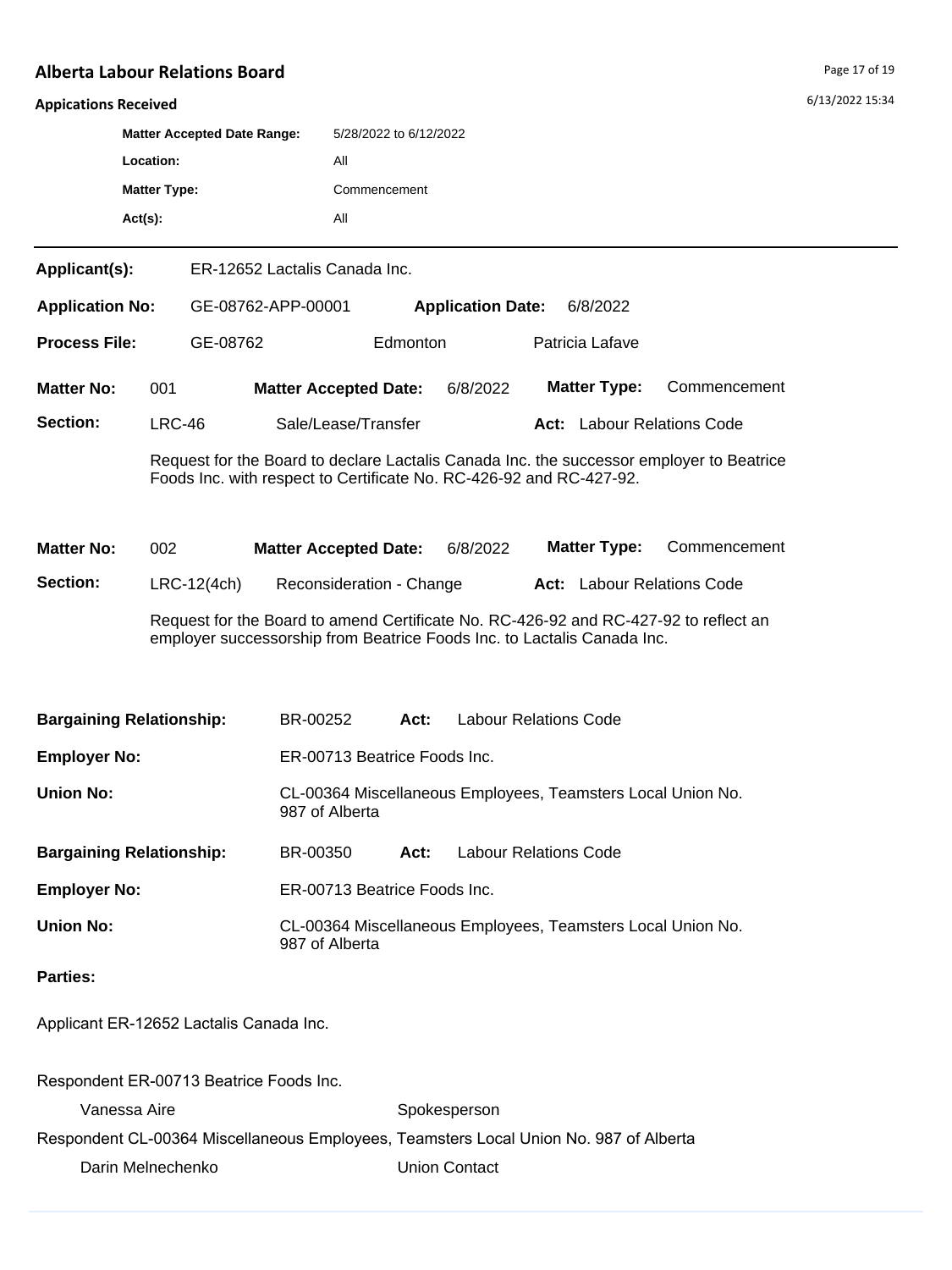#### **Appications Received**

| <b>Matter Accepted Date Range:</b> | 5/28/2022 to 6/12/2022                |
|------------------------------------|---------------------------------------|
| Location:                          | All                                   |
| <b>Matter Type:</b>                | Commencement                          |
| $Act(s)$ :                         | All                                   |
| Applicant(s):                      | CL-02366 Unifor, Local Union No. 4050 |

| <b>Application No:</b> |               | <b>Application Date:</b><br>GE-08763-APP-00001 |          | 6/10/2022 |                     |                            |
|------------------------|---------------|------------------------------------------------|----------|-----------|---------------------|----------------------------|
| <b>Process File:</b>   | GE-08763      |                                                | Edmonton |           | Dan Galdamez        |                            |
| <b>Matter No:</b>      | 001           | <b>Matter Accepted Date:</b>                   |          | 6/10/2022 | <b>Matter Type:</b> | Commencement               |
| Section:               | $LRC-12(4ch)$ | Reconsideration - Change                       |          |           |                     | Act: Labour Relations Code |

Request for the Board to amend Certificate No. C2005-2022 to include three persons of field operations and one person of Lochearn rail yard in the bargaining unit.

| <b>Bargaining Relationship:</b> | BR-18720                    | Act: | <b>Labour Relations Code</b>          |
|---------------------------------|-----------------------------|------|---------------------------------------|
| <b>Employer No:</b>             | ER-12572 Canlin Energy Corp |      |                                       |
| Union No:                       |                             |      | CL-02366 Unifor, Local Union No. 4050 |

| Applicant CL-02366 Unifor, Local Union No. 4050 |               |
|-------------------------------------------------|---------------|
| <b>Bruce Fafard</b>                             | Union Contact |
| Respondent ER-12572 Canlin Energy Corp          |               |
| Kevin Hetu                                      | Spokesperson  |